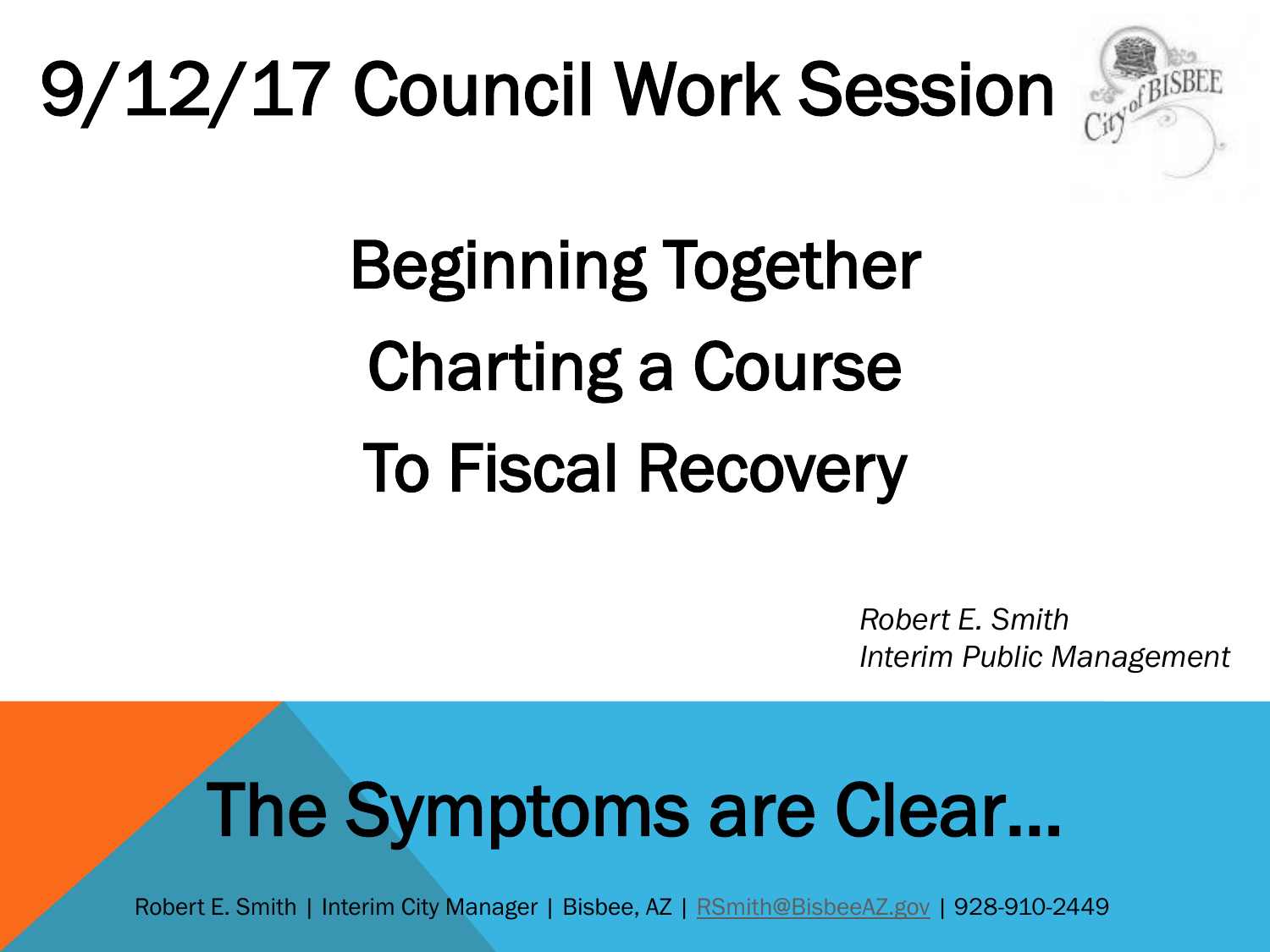| <b>NET REVENUES OVER/UNDER</b>                              |                                                   |    |                      |    |            |              |              |   |             |
|-------------------------------------------------------------|---------------------------------------------------|----|----------------------|----|------------|--------------|--------------|---|-------------|
| <b>EXPENSES (3)</b><br>\$-                                  |                                                   |    | 2017-18              |    | 2018-19    | 2019-20      | 2020-21      |   | 2021-22     |
| $\Omega$<br>5<br>4<br>6<br>\$(100,000)<br>\$(200,000)       | <b>NET REVENUES</b><br>OVER/UNDER<br>EXPENSES (3) |    | Projected            |    | Projected  | Projected    | Projected    |   | Projected   |
| \$ (300,000)                                                |                                                   |    | 6,807,571            |    | 6,902,877  | 6,999,517    | 7,097,511    |   | 7,196,876   |
| \$(400,000)<br>\$ (500,000)<br>\$(600,000)                  |                                                   |    | 6,807,571            | S  | 6,902,877  | \$6,999,517  | \$7,097,511  |   | \$7,196,876 |
| \$(700,000)<br>\$ (800,000)<br>\$(900,000)                  |                                                   |    |                      |    |            |              |              |   |             |
|                                                             |                                                   |    | 6,707,571            |    | 7,009,412  | 7,324,835    | 7,654,453    |   | 7,998,903   |
| <b>Contingency Reserve (2)</b><br><b>TOTAL EXPENDITURES</b> | 6,420,247<br>\$                                   | \$ | 100,000<br>6,807,571 | \$ | 7,009,412  | \$7,324,835  | \$7,654,453  | s | 7,998,903   |
| NET REVENUES OVER/UNDER EXPENSES (3)                        | $(81,717)$ \$                                     |    |                      | \$ | (106, 535) | \$ (325,318) | \$ (556,942) | s | (802, 028)  |
| <b>Beginning Fund Balance</b>                               | ,800,000                                          |    | 1,718,283            |    | 1,718,283  | 1,611,748    | 1,286,430    |   | 729,488     |
| <b>ENDING FUND BALANCE</b>                                  | 1,718,283                                         | \$ | 1,718,283            | \$ | 1,611,748  | \$1,286,430  | 729,488<br>s | s | (72, 539)   |
|                                                             |                                                   |    |                      |    |            |              |              |   |             |
| <b>Contingency Reserve %</b>                                |                                                   |    | 1%                   |    | 0%         | 0%           | 0%           |   | 0%          |

### GF In the RED every year Io Contingency; No Funds by 2022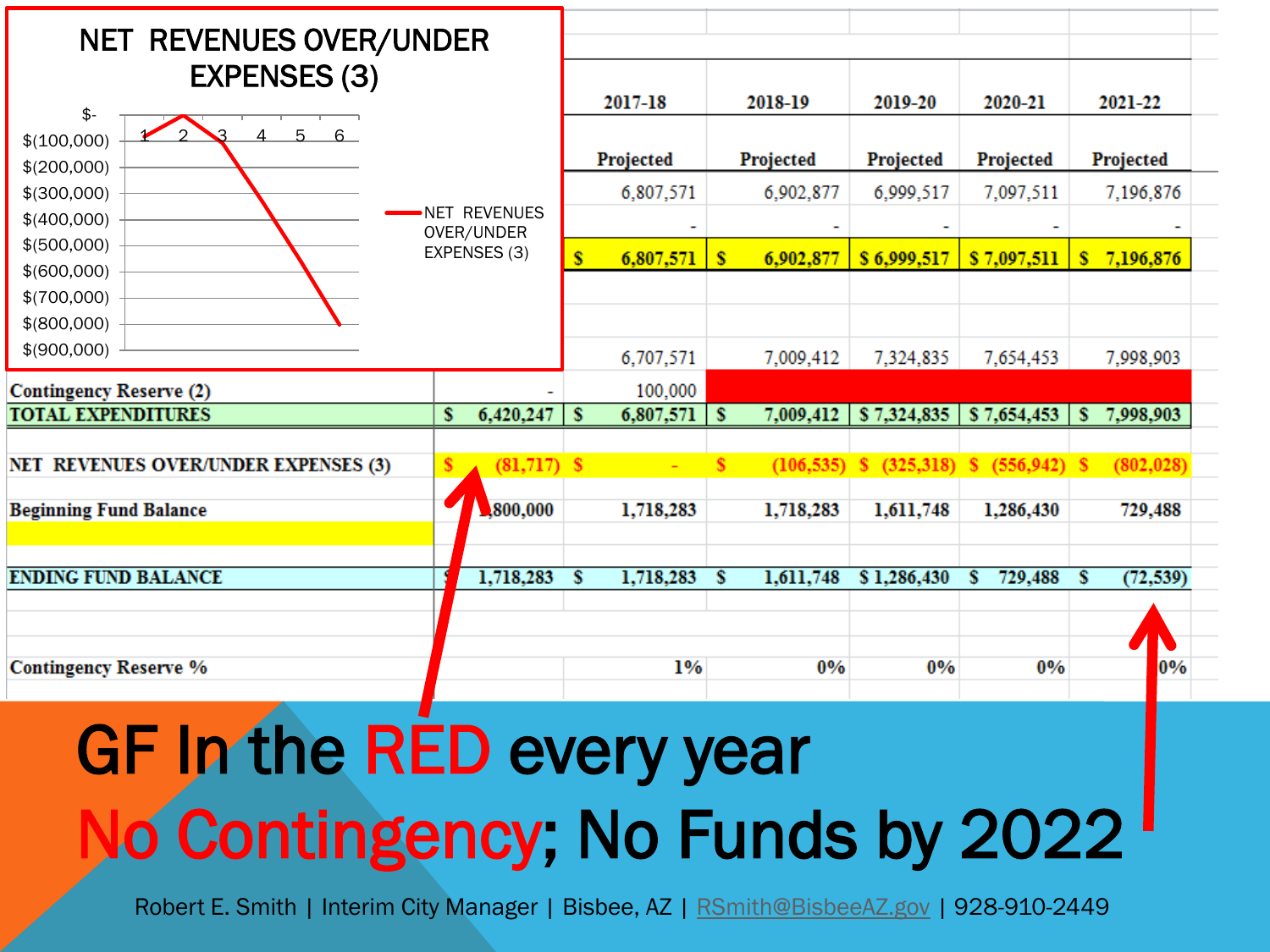# Things Aren't Right…



#### For the last 5 years - **DECLINES IN**

Headcount, Leadership Development, Local Investment Professional Skills, Training Sustainable Business Growth Compensation, Benefits **Relationships & Partnering** Asset Maintenance, Capital Improvement Cities, County

State Allocated Revenues

State & Fed. Agencies Fund Balances, Reserves **COG, Comm. College** Financial Sustainability Local Business Sectors

#### Services, Programs, Customer Service **Freedoms in** Local Decision Making

#### INCREASES IN – Expenses, Legal Complexity, Regulations These Things MUST Change…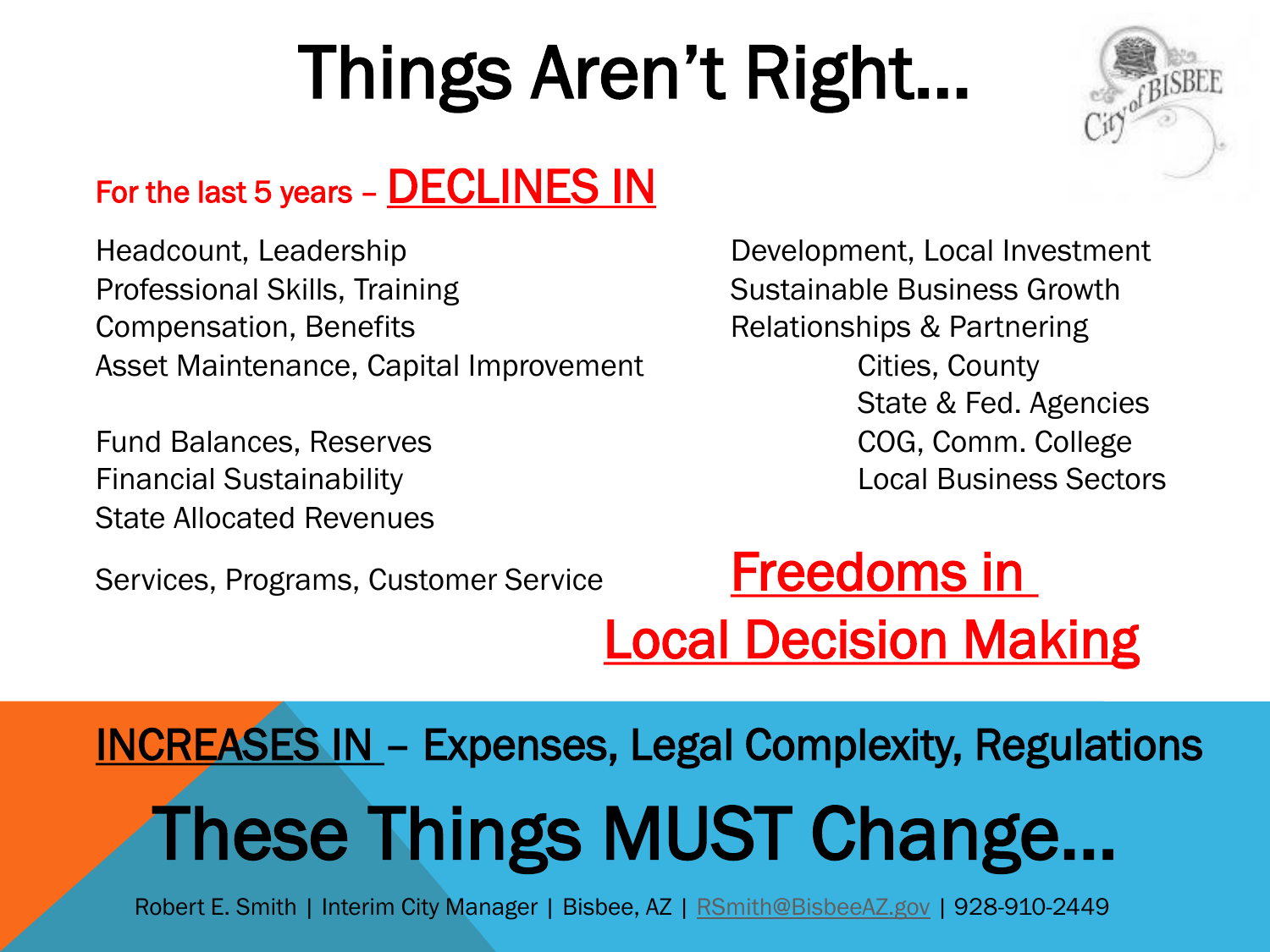### Triage & Execution



Identify short & long term objectives.

Create short term relief & breathing room.

Priorities in the short term?

Initiate some long term efforts now?

Direction to Staff, Ongoing Progress/Impact Reporting.

#### Work Session – Objectives & Next Steps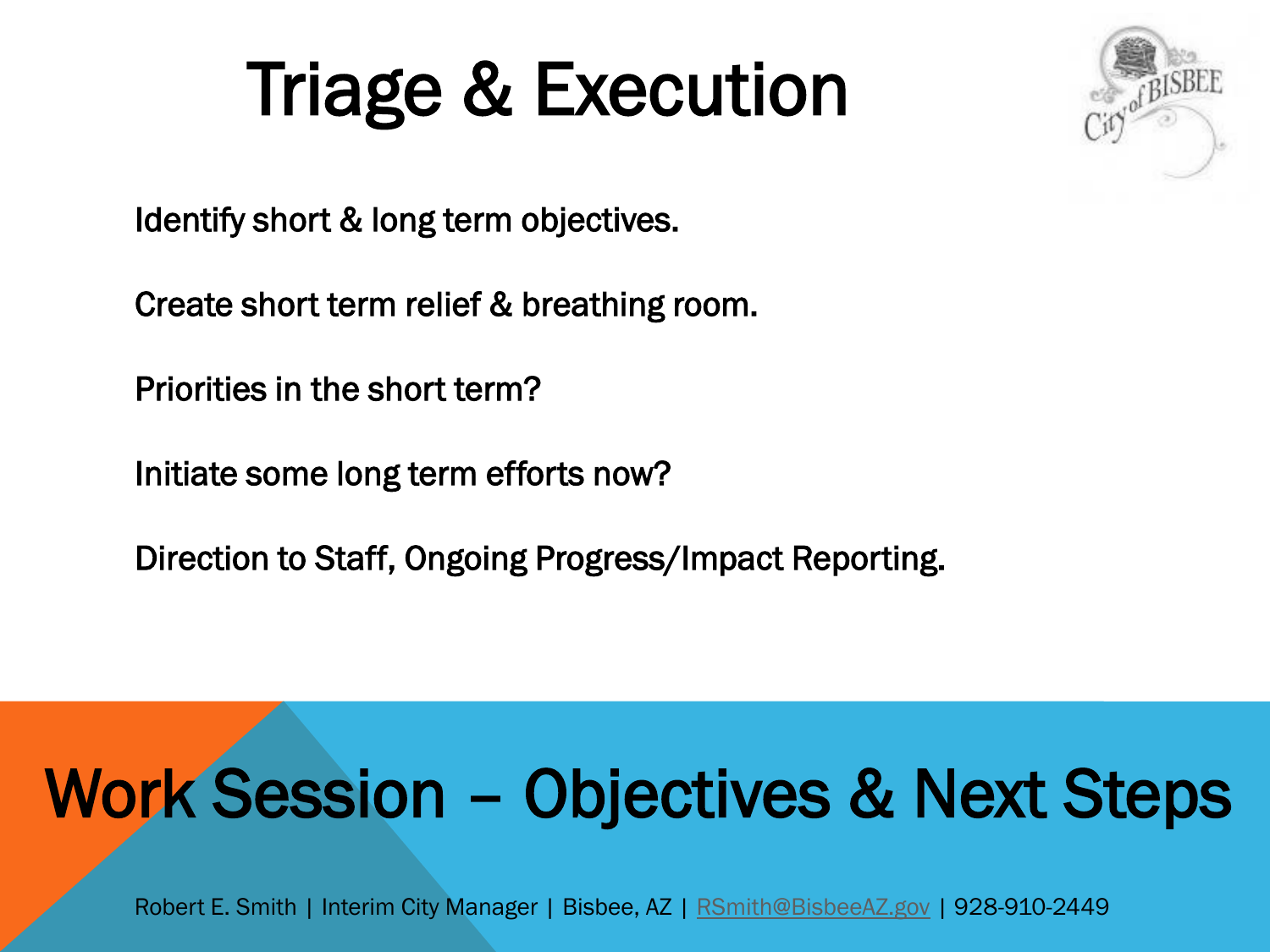## Objectives ?



#### Short Term

Improve service, processes and data acquisition Create Solvency with Sustainable Solutions Reduce Burdens on Staff Increase Access to Professional Skillsets Identify mechanisms to create transparency Begin regular, meaningful reporting on performance

#### **Long Term**

Create Stable Processes and Schedules Achieve Financial Sustainability Incremental Growth in Services/Quality Positive Impact on Citizens' Quality of Life

#### Changing the Causes of Dysfunction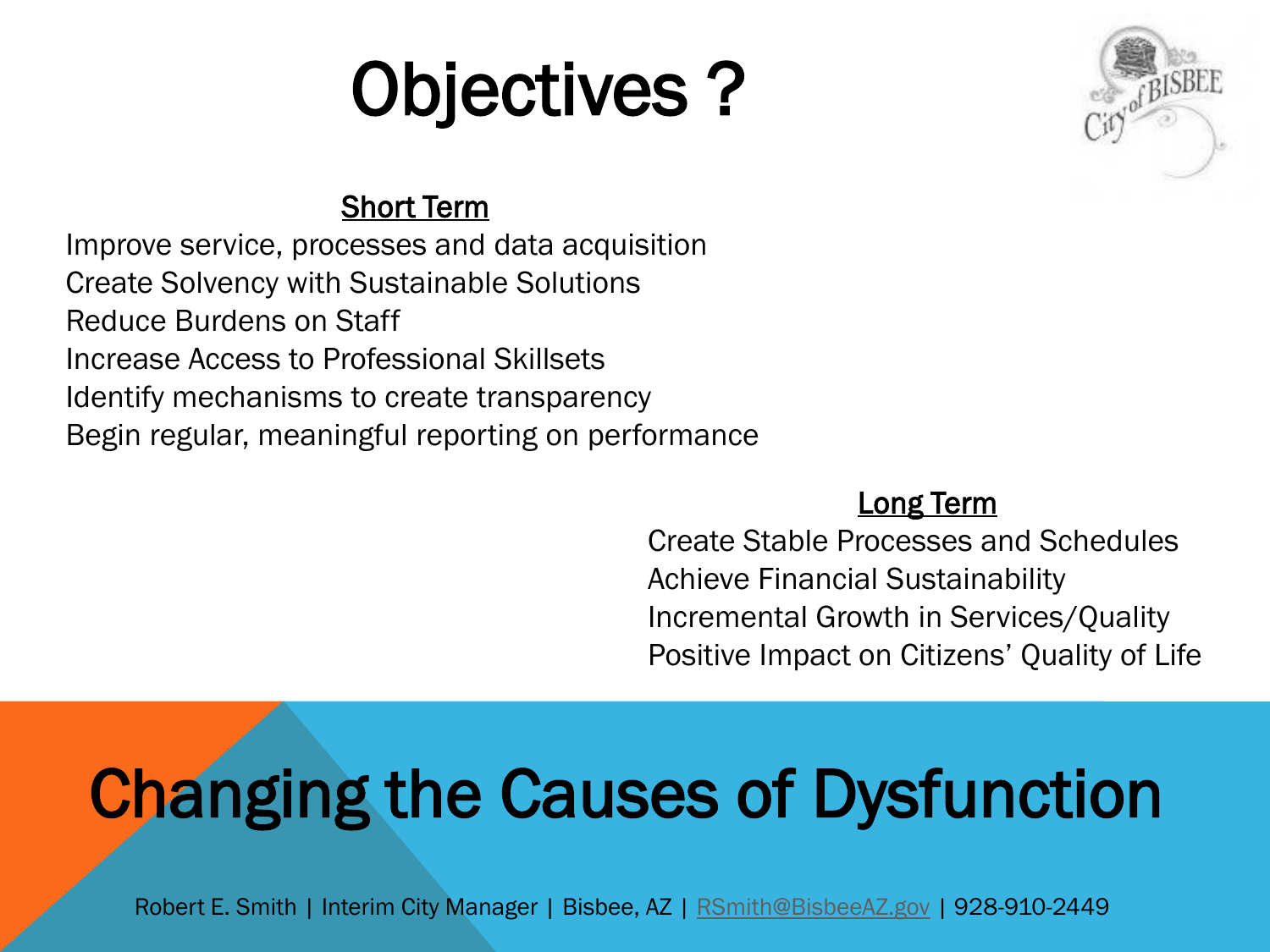# Relief, Priorities & Reporting



What can be done to make us more effective/efficient Tools – software/hardware, process, reporting **Organization** – Customer Service Focus **Staffing** – Skillsets, Training, Pay, Benefits

In the Short Term, what's most important?

Should some longer range efforts be launched now?

IT Services. Software & Data Mgt. Overview Vacancy Risk Mgt./Productivity/Effectiveness  $\mathcal{R}$ Comp. & Class **Accuracy/Proces** Payroll & Online Bill Pay **IT Services** Compliance/Mgt. **Software & Data Accounts Payable** Fees & Rates **Cost Control Administration of** Agenda Mgt. Codes Procurement **Decisions/Projects** iscal Tools Cust. Service **Financial Reports Public Safety** Pub. **Civic Engagement** Volunteers **PD FD Emergency Resp.** Transparency Wks. Infrastructure Mgt. Grants **Ext. Resources** Robert E. Smith | Interim City Manager | Bisbee, AZ | RSmith@BisbeeAZ.gov | 928-910-2449 obert E. Smith | Interim City Manager | Bisbee, AZ | BSmiths **ROV | 928-910-2449** 

Reporting/Communications to keep everyone up-to-date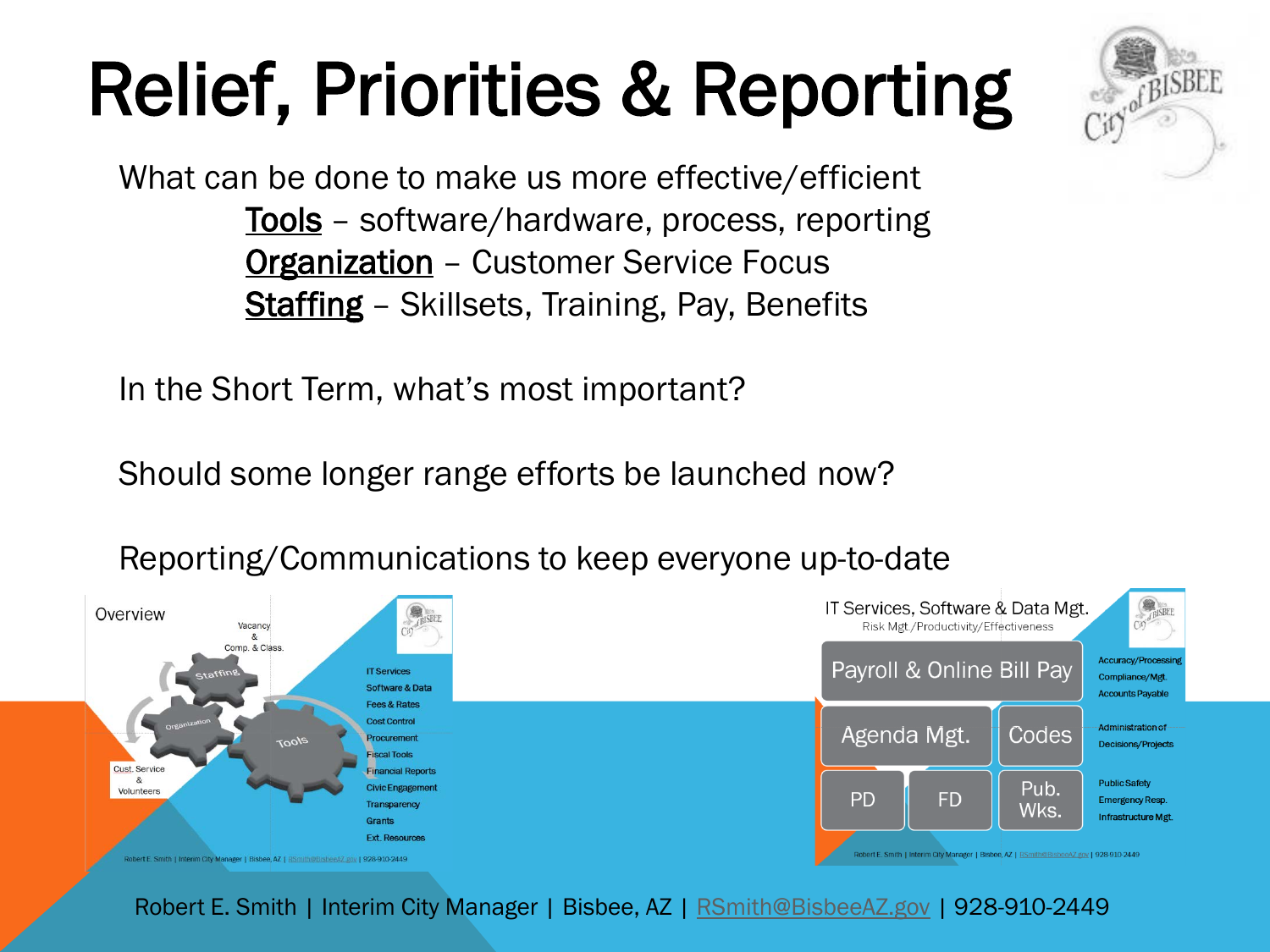#### Next Steps



Follow through on projects with input from Council Regular Reporting on Impacts Meaningful Civic Engagement

Begin financial analysis & projections Develop suggested actions to mitigate

Launch some longer term projects sooner

Innovate opportunities to share/leverage resources

#### Some items are already under way Council closely involved in progress